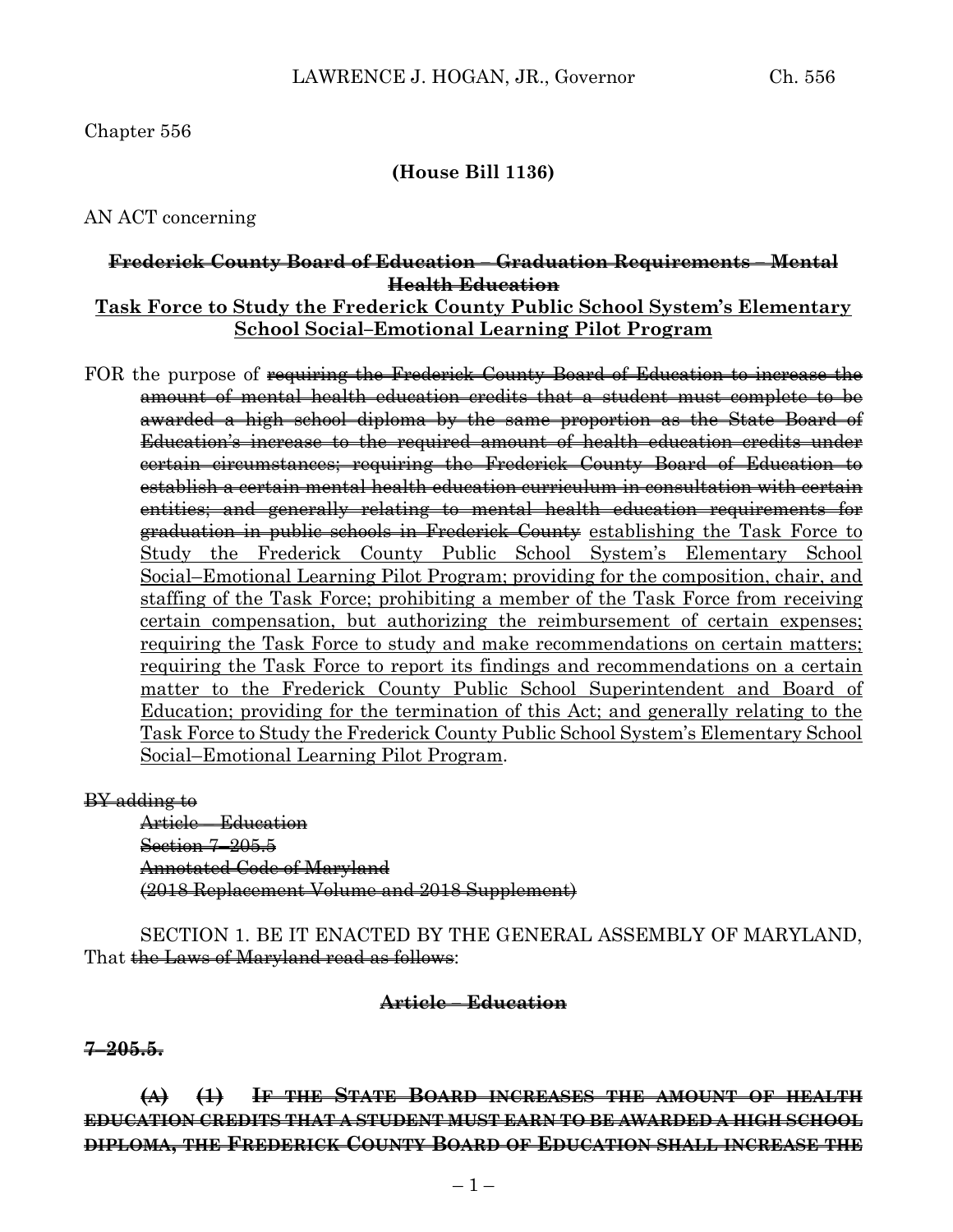**AMOUNT OF MENTAL HEALTH EDUCATION CREDITS THAT A STUDENT MUST COMPLETE TO BE AWARDED A HIGH SCHOOL DIPLOMA BY THE SAME PROPORTION AS THE STATE BOARD'S INCREASE TO THE REQUIRED AMOUNT OF HEALTH EDUCATION CREDITS.**

**(B) THE FREDERICK COUNTY BOARD OF EDUCATION SHALL ESTABLISH THE MENTAL HEALTH EDUCATION CURRICULUM REQUIRED FOR A STUDENT TO BE AWARDED A HIGH SCHOOL DIPLOMA UNDER SUBSECTION (A) OF THIS SECTION IN CONSULTATION WITH:**

**(1) THE BEHAVIORAL HEALTH ADMINISTRATION IN THE MARYLAND DEPARTMENT OF HEALTH;**

**(2) THE NATIONAL ALLIANCE ON MENTAL ILLNESS OF MARYLAND;**

**(3) THE MENTAL HEALTH ASSOCIATION OF MARYLAND, WHICH MAY INCLUDE THE MENTAL HEALTH ASSOCIATION OF FREDERICK COUNTY; AND**

**(4) ANY OTHER ENTITY THAT THE COUNTY BOARD DETERMINES IS APPROPRIATE.**

(a) There is a Task Force to Study the Frederick County Public School System's Elementary School Social–Emotional Learning Pilot Program.

(b) The Task Force consists of the following members:

(1) a member of the House of Delegates who represents Frederick County, appointed by the Chair of the Frederick County Delegation;

(2) a member of the Senate of Maryland who represents Frederick County, appointed by the Chair of the Frederick County Delegation;

(3) a member of the Frederick County Board of Education, designated by the President of the Board;

(4) the supervisor of Frederick County Public School Psychological Services;

(5) a representative of the Frederick County Public School System's mental health services or behavioral interventions and supports programs, designated by the Superintendent of Frederick County Public Schools;

(6) a representative of the Mental Health Association of Frederick County, designated by the Chief Executive Officer of the Association; and